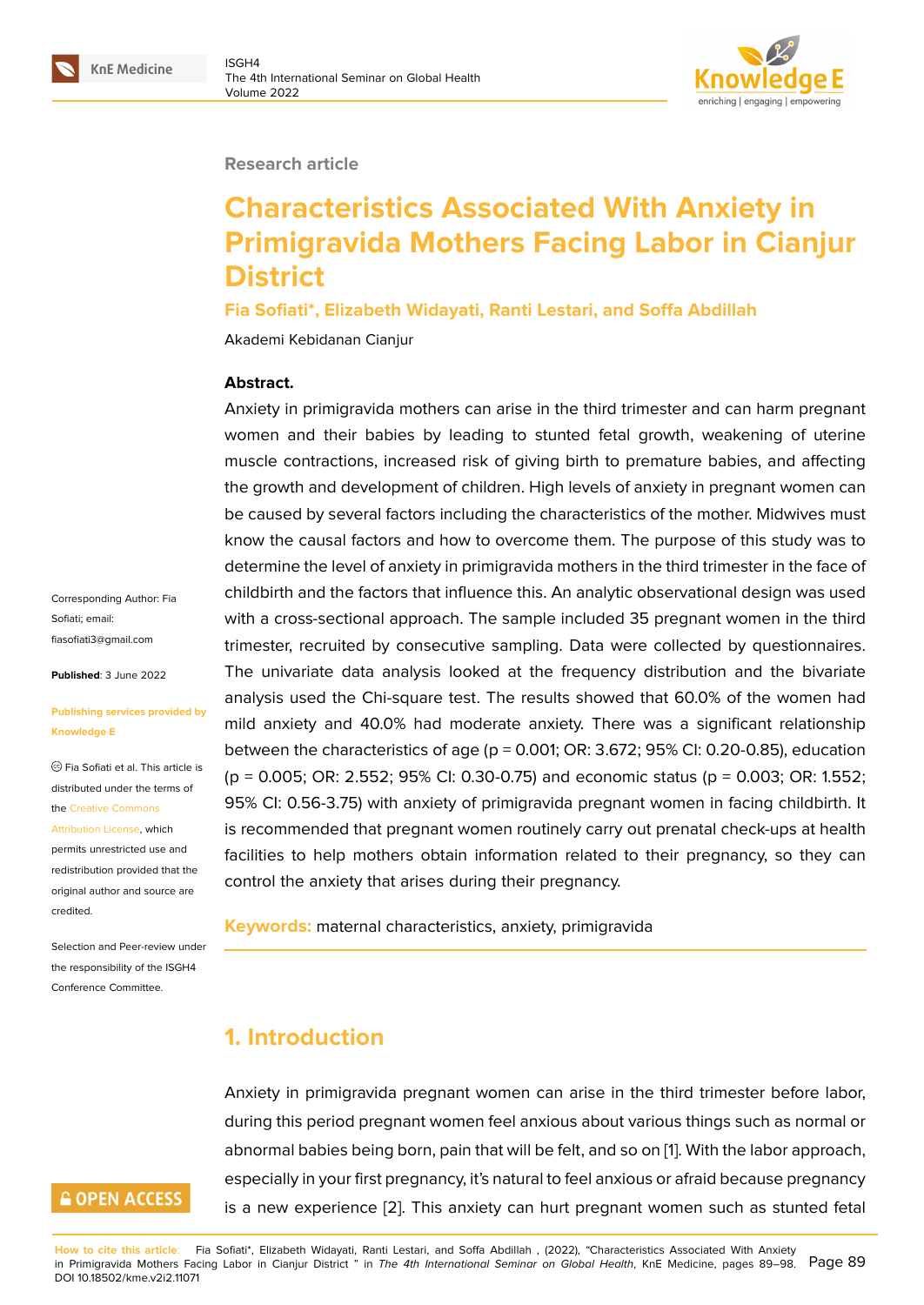growth, weakening uterine muscle contractions, the risk of giving birth to premature babies, and affecting the growth and development of children [3]. A study in Indonesia showed that pregnant women with high levels of anxiety had a risk of giving birth to premature babies and even miscarriages [4].

Anxiety is an emotional state characterized by feelings of fear [\(a](#page-9-0)pprehension), tension (tension), and an increase in autonomic nervous activity. The intensity of this activity is thought to vary and fluctuate over time a[s](#page-9-1) a function of stress or pressures that arise in the individual. Anxiety disorders are one of the most common psychiatric disorders. According to a report by The National Comorbidity Study, one in four people meets the diagnostic criteria for at least one anxiety disorder. Anxiety disorders were also more common in women (30.5%) than men (19.2%) [5]. The World Health Organization (WHO) report in 2005 explained that the global mental health status showed that 25% of the world's population had experienced emotional and behavioral disorders, but only 40% were diagnosed. The proportion of the worl[d's](#page-9-2) population who experience emotional and behavioral disorders is around 10% of adults and about 20% are identified as having mental disorders. Emotional disorders that often occur are anxiety, stress, or even depression. In Indonesia, there are 107,000 (28.7%) pregnant women who experience anxiety in facing childbirth [6]. A study conducted by Astria (2009) showed that anxiety was more experienced in primigravida pregnant women (first pregnancy) as much as 66.2%, compared to anxiety in multigravida pregnant women as much as 42.2% [3].

In addition to having an [im](#page-9-3)pact on the delivery process, anxiety in pregnant women can also affect the growth and development of children. Anxiety that occurs especially in the third trimester can result in decreased birth weight and increased [H](#page-9-0)HA (Hypothalamic-Pituitary-Adrenal) activity which causes changes in steroid hormone production, impaired social behavior, and fertility rates as adults. In addition, anxiety during pregnancy is associated with emotional problems, hyperactivity disorders, decentralization, and impaired cognitive development in children [5].

A primiravida mother in general will fell happy and the higher the curiosity about the changes in themselves and the development of the fetus. But at the same time there is also anxiety in pregnant women. These change caus[e p](#page-9-2)sychological and emotional conditions to become unstable so that it fosters continuous worries until the end of her pregnancy. If the anxiety is not handled seriously, it will have a negative impact on the quality of life for the mother and the cognitive development of her child.

The purpose of this study was to determine the level of anxiety in third-trimester primigravida mothers in the face of childbirth and the factors that influence it.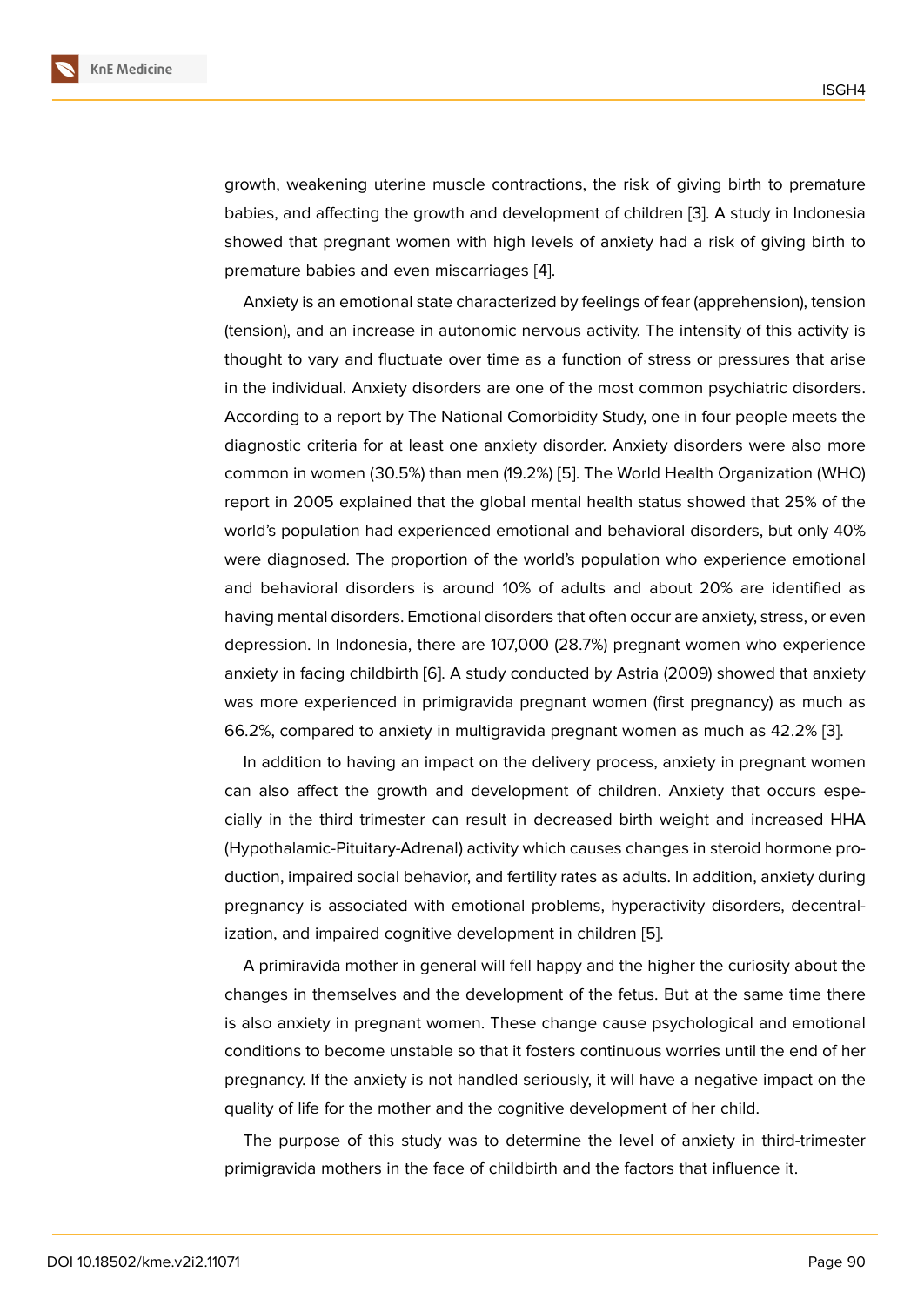

## **2. Method**

#### **2.1. Study design**

This study used an analytic observational design with a cross-sectional approach in the Practice of Independent Midwives NY U in Cianjur district in March 2021.

#### **2.2. Sample**

In this study, the anxiety level of third-trimester primigravida pregnant women will be assessed based on the characteristics of age, educational status, employment status, economic status, and living environment in facing childbirth at Practice of Independent Midwives NY U in Cianjur district in March 2021.

The population is primigravida pregnant women in the third trimester of gestational age 28-40 weeks at Practice of Independent Midwives NY U in Cianjur district in March 2021.

The sample is a population that meets the inclusion criteria taken by consecutive sampling, 35 samples meet the inclusion criteria of the study, namely pregnant women who have their contents checked at Practice of Independent Midwives NY U in Cianjur district in March 2021, Mothers who are pregnant in the third trimester and are pregnant for the first time and give birth. And the exclusion criteria included: Mothers who were proven to have complications in pregnancy, Mothers who said they had suddenly resigned.

#### **2.3. Instruments**

The instrument that will be used in this research is a questionnaire consisting of two parts. The first part is data on the characteristics of respondents. (third - trimester primigravida pregnant women) consisting of name/initials, age, educational status, employment status, economic status, and living environment status. The second part is the HRS-A (Hamilton Rating Scale for Anxiety) questionnaire consisting of 14 questions which are groups of anxiety symptoms, each symptom group is given a score between 0-4 which means if:  $0 =$  no symptoms at all,1 = one of the symptoms present,  $2 =$  moderate/half of the symptoms present,  $3$  = severe/more than of the symptoms present,  $4$  = very severe all the symptoms present. Determination of the degree of anxiety by adding up the scores and items 1-14 with the results and dividing them into 2 categories: Not anxious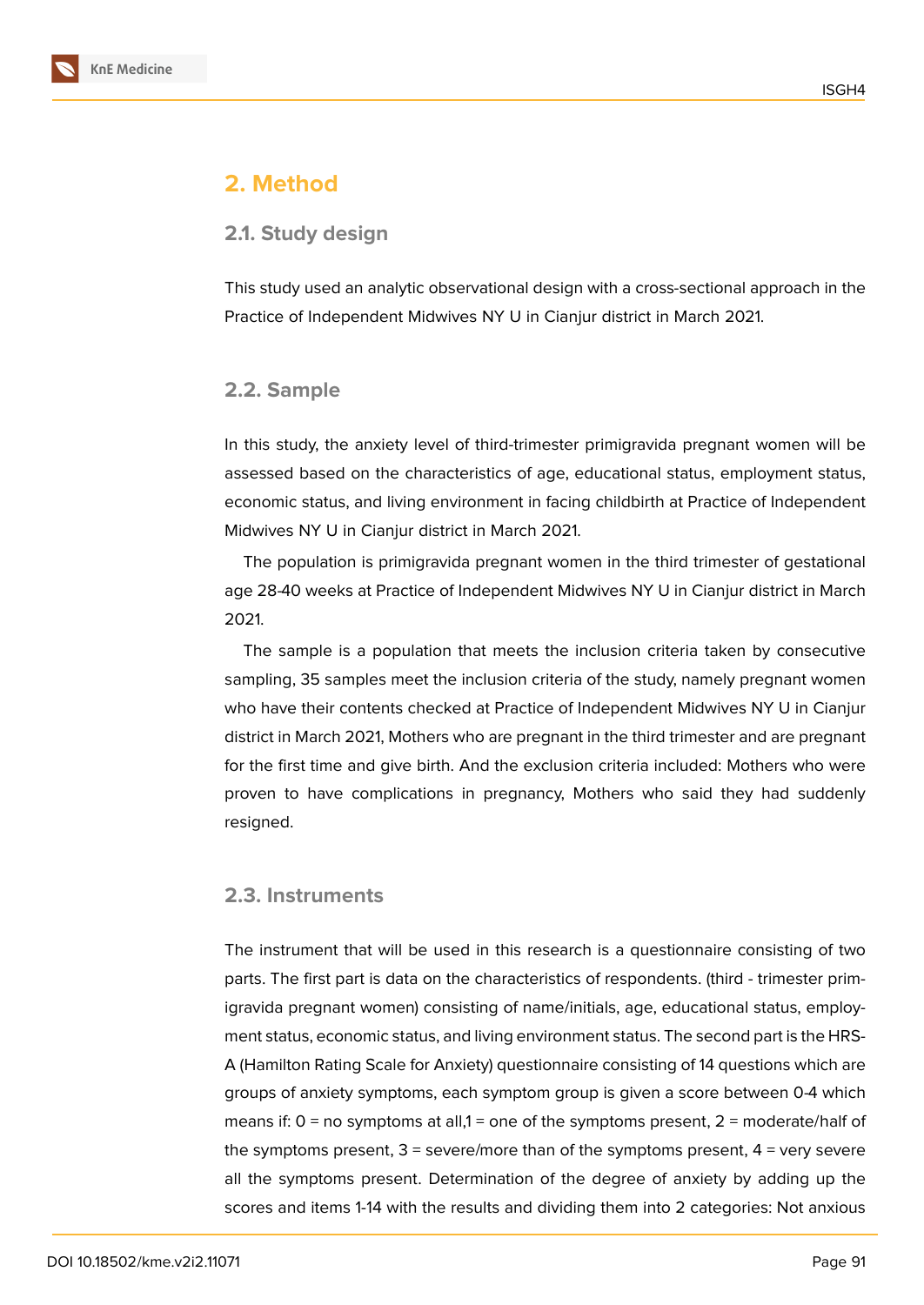(if the total score is  $<$  6), Mildly anxious (if the total score is 7-14), Moderately anxious (if the total score is 15-27), and severe anxiety (if the total score  $>$  27).

#### **2.4. Data collection procedure**

Start from ethical approval, permission to study, and how to get sample inform consent, instrument distribution until returning the questionnaire.

#### **2.5. Data analysis**

Univariate data analysis looked at the frequency distribution and bivariate analysis using the chi-square test. program *software Microsoft Excel 2010* atau IBM SPSS Statistik 20*.*

## **3. Results**

Table 1: Frequency Distribution Based on Anxiety Levels of Third Trimester Primigravida Pregnant Women at PMB NY. U Cianjur District

| <b>Anxiety Level</b>    | Frequency (n) | Percentage (%) |
|-------------------------|---------------|----------------|
| There is not any        | Ω             | O              |
| <b>Mild Anxiety</b>     | 21            | 60             |
| <b>Moderate Anxiety</b> | 14            | 40             |
| <b>Severe Anxiety</b>   | O             | O              |
| Total                   | 35            | 100            |

Table 1. above shows the distribution of the number of respondents based on the level of anxiety of the respondents. The number of respondents who have a mild level of anxiety is 21 respondents (60%), and those who have a moderate level of anxiety are 14 respondents (40%).

In general, anxiety that occurs in women who are about to give birth is caused by pregnant women having to adjust to physical and psychological changes [1]. In addition, anxiety arises because of the fear of losing the baby who was born, such as the fear that the baby born will die or be born with disabilities. Anxiety can also arise due to feelings of inability to meet the needs of the baby to be born, as well as t[he](#page-8-0) emergence of suspicions that childbirth will hinder daily activities [7].

Table 2. above shows the distribution of anxiety levels among respondents based on age, mostly in the low-risk age group (20-35 years old) as many as 22 respondents (63%). The distribution of the level of anxiety in res[po](#page-9-4)ndents based on educational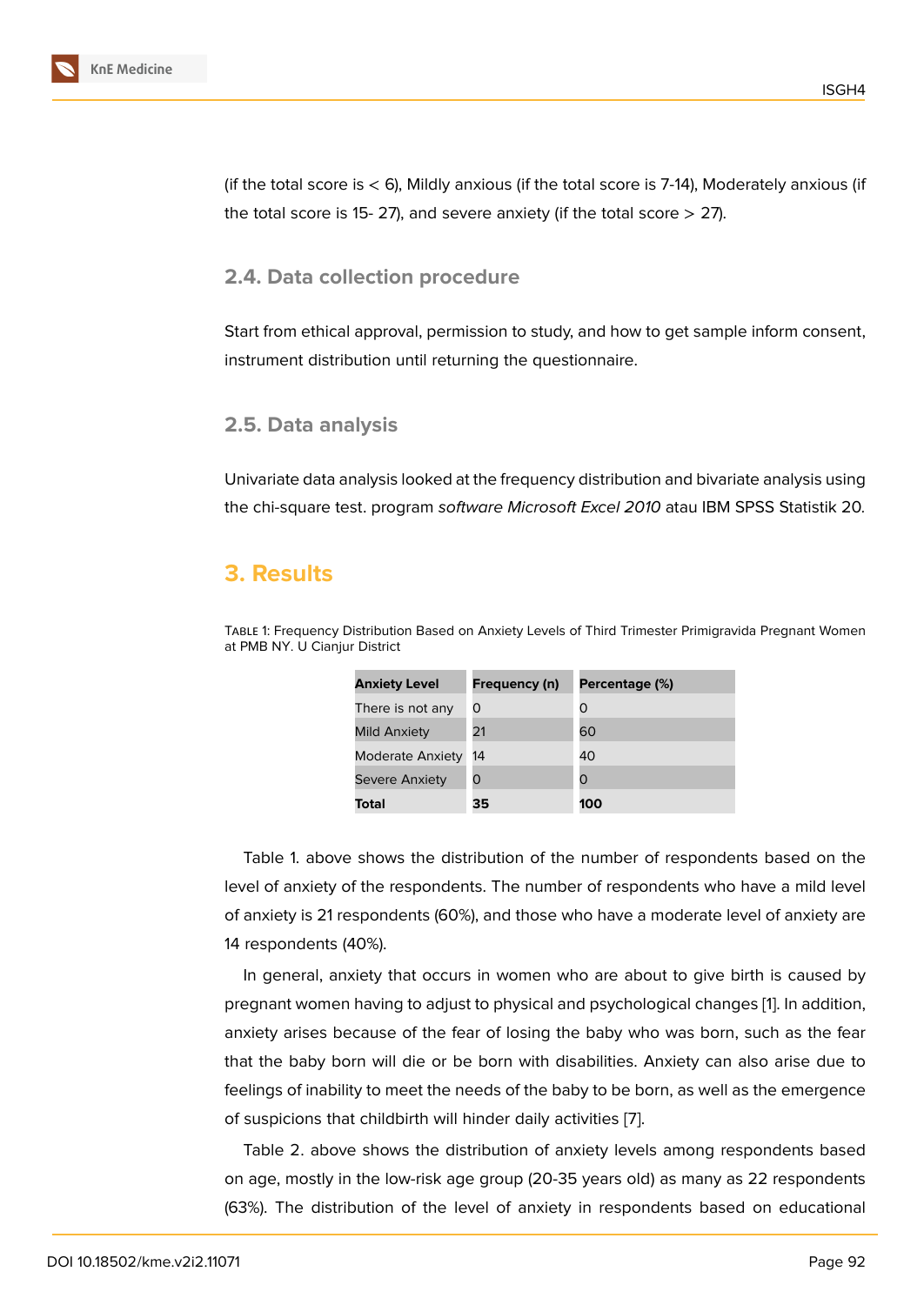| <b>Characteristics</b>            |    | Frequency (n) Percentage (%) |  |
|-----------------------------------|----|------------------------------|--|
| Age                               |    |                              |  |
| High Risk (<20th, 13<br>$>35th$ ) |    | 37                           |  |
| Low Risk (20-35th)                | 22 | 63                           |  |
| <b>Education</b>                  |    |                              |  |
| Low (SD, SMP)                     | 20 | 57                           |  |
| Height (high school, PT) 15       |    | 43                           |  |
| <b>Job-status</b>                 |    |                              |  |
| Does not work                     | 25 | 71                           |  |
| Work                              | 10 | 29                           |  |
| <b>Economic Status</b>            |    |                              |  |
| Low                               | 21 | 60                           |  |
| Tall                              | 14 | 40                           |  |
| <b>Environmental Status</b>       |    |                              |  |
| Live with Husband                 | 12 | 34                           |  |
| Living with Family                | 23 | 66                           |  |
|                                   |    |                              |  |
| Total                             | 35 | 100                          |  |

Table 2: Frequency Distribution of the Characteristics of Third Trimester Primigravida Pregnant Women in PMB NY. U Cianjur District.

status was mostly in higher education (SMA, PT) as many as 20 respondents (57%). The distribution of the level of anxiety among respondents based on work status was mostly in unemployed mothers as many as 25 respondents (71%). The distribution of the level of anxiety among respondents based on economic status was mostly in mothers with low economic status as many as 21 respondents (60%). The distribution of the level of anxiety among respondents based on the status of the home environment was mostly for mothers who lived with their families as many as 23 respondents (66%).

Table 3: The Relationship between Age Characteristics and Anxiety Levels of Third Trimester Primigravida Pregnant Women in PMB NY. U Cianjur District.

| Age<br><b>Characteristics</b> | <b>Anxiety Level</b> |                 | <b>Total</b> | Р.<br>Value | <b>OR</b>           |
|-------------------------------|----------------------|-----------------|--------------|-------------|---------------------|
|                               | Light                | Currently       |              |             | (IK<br>95%)         |
| High risk                     | 3                    | 10 <sup>1</sup> | 13           | 0,001       | 3,672               |
| Low Risk                      | 20                   | 2               | 22           |             | $(0, 20 -$<br>0,85) |
| Total                         | 23                   | 12              | 35           |             |                     |

Anxiety is a vague worry related to feelings of uncertainty and helplessness. Anxiety is different from fear, where anxiety is an emotional response to the assessment. In primigravida pregnant women, especially in the third trimester of pregnancy, the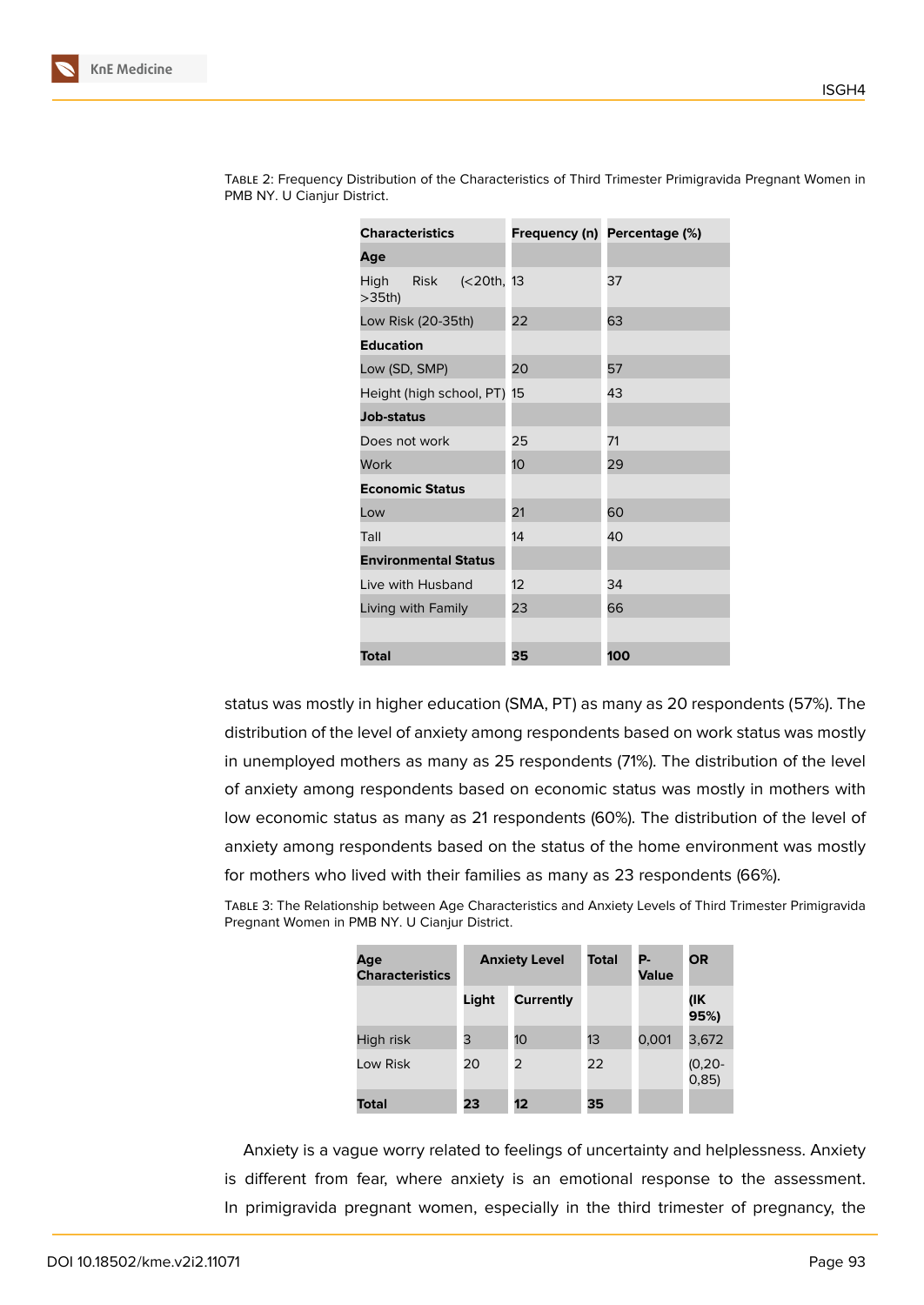| <b>Educational</b><br><b>Characteristics</b> | <b>Anxiety Level</b> |           | Total | Р.<br><b>Value</b> | OR              |
|----------------------------------------------|----------------------|-----------|-------|--------------------|-----------------|
|                                              | Light                | Currently |       |                    | (IK<br>95%)     |
| Low                                          | 2                    | 18        | 20    | 0,005              | 2,552           |
| Tall                                         | 5                    | 10        | 15    |                    | (0,30-<br>0,75) |
| Total                                        | 7                    | 28        | 35    |                    |                 |

Table 4: The Relationship between Educational Characteristics and Anxiety Levels of Third Trimester Primigravida Pregnant Women in PMB NY. U Cianjur District.

Table 5: Correlation between Characteristics of Occupational Status and Anxiety Levels of Third Trimester Primigravida Pregnant Women in PMB NY. U Cianjur District.

| <b>Characteristics</b><br>of Employment<br><b>Status</b> | <b>Anxiety Level</b> |           | Total | Р.<br>Value | <b>OR</b>      |
|----------------------------------------------------------|----------------------|-----------|-------|-------------|----------------|
|                                                          | Light                | Currently |       |             | (IK<br>95%)    |
| Does not work                                            | 7                    | 18        | 25    | 0,780       | 1,785          |
| Work                                                     | 9                    | 1         | 10    |             | (043-<br>2,75) |
| Total                                                    | 16                   | 19        | 35    |             |                |

Table 6: Correlation between Characteristics of Employment Status and Anxiety Levels of Third Trimester Primigravida Pregnant Women in PMB NY. U Cianjur District.

| <b>Characteristics</b><br><b>Economic</b><br>оf<br><b>Status</b> | <b>Anxiety Level</b> |                  | <b>Total</b> | Р.<br><b>Value</b> | <b>OR</b>       |
|------------------------------------------------------------------|----------------------|------------------|--------------|--------------------|-----------------|
|                                                                  | Light                | <b>Currently</b> |              |                    | (IK<br>95%)     |
| Low                                                              | 4                    | 17               | 21           | 0,003              | 1,552           |
| Tall                                                             | 8                    | 6                | 14           |                    | $(0,56 - 3,75)$ |
| Total                                                            | 12                   | 23               | 35           |                    |                 |

Table 7: The Correlation of Characteristics of Environmental Status with Anxiety Levels of Pregnant Women in the Third Trimester Primigravida in PMB NY. U Cianjur District.

| <b>Characteristics</b><br><b>Environmental</b><br>of<br><b>Status</b> | <b>Anxiety Level</b> |                  | Total | <b>P-Value</b> | $($ IK<br>OR<br>95%)     |
|-----------------------------------------------------------------------|----------------------|------------------|-------|----------------|--------------------------|
|                                                                       | Light                | <b>Currently</b> |       |                |                          |
| Live with Husband                                                     | 12                   | O                | 12    | 0,451          | 0,256<br>$(0, 45-1, 95)$ |
| Living with Family                                                    | 3                    | 20               | 23    |                |                          |
| <b>Total</b>                                                          | 15                   | 20               | 35    |                |                          |

mother's psychological changes are more complex and increased compared to the previous trimester, due to the growing condition of pregnancy and excessive anxiety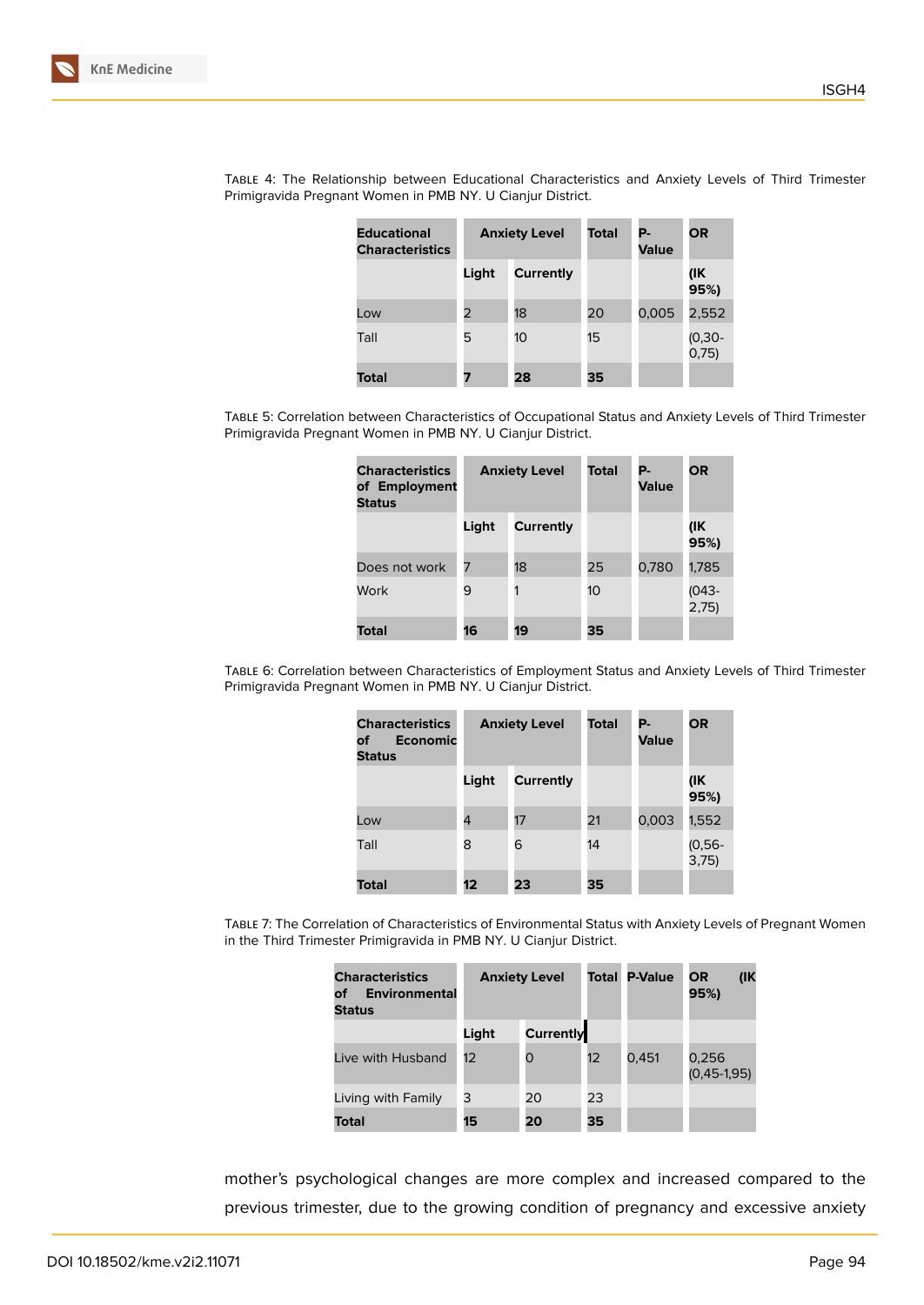[8]. If pregnant women do not have preparation for giving birth, they will feel more worried and anxious by showing fear in a silent behavior until they cry. Even though birth is a normal physiological phenomenon the delivery process for mothers with high l[ev](#page-9-5)els of anxiety will have an impact on childbirth complications such as bleeding, excruciating pain, and can cause fear and even death for both mother and baby [9].

In Table 3. There is a significant relationship between age and anxiety level of primigravida pregnant women before delivery with the chi-square test results of [0.](#page-9-6)001 and the OR value of the 95% confidence level, the results are 3.672 (0.20-0.85).

Age can affect a person's psychology, the higher the age, the better the level of one's emotional maturity and the ability to physically deal with pregnancy because the reproductive organs are fully formed. Pregnant women who are of sufficient age also have the mental readiness to take care of their pregnancy carefully [10].

According to Tobing (2007) pregnancy at the age of fewer than 20 years can cause problems, because the physical condition is not 100% ready. The age that is considered the safest to undergo pregnancy and childbirth is 20-35 years. I[n t](#page-9-7)his age range, women's physical condition is in prime condition. Meanwhile, after the age of 35 years, some women are classified as having a high-risk pregnancy for congenital abnormalities and the presence of complications at the time of delivery. At this age, maternal and infant mortality rates increase, so it will increase anxiety [4]. The results of this study are in line with research conducted by Astria (2009) which states that there is a significant relationship between age and anxiety of pregnant women.

In Table 4. It shows that there is no relationship [b](#page-9-1)etween maternal education and anxiety levels with the results of the chi-square test of 0.005 with an OR value of 2.552 (0.30-0.75). A person's level of education is influential in responding to something that comes both from within and from outside. People who have higher education will give a more rational response than those who are less educated or those who are not educated. Anxiety is a learned response [10]. Lack of information from various media such as magazines and so on, about pregnancy, either from close people or family. Education helps pregnant women and their families control sources of stress and helps to choose adaptive coping[11].

According to Notoatmodjo (2003), education is a basic human need that is needed for self-development and increasing one's intellectual maturity. This intellectual maturity affects a person's insight a[nd](#page-9-8) thinking, both in visible actions and in the way decisions are made. The level of education is also one of the factors that influence a person's perception of being more receptive to new technological ideas. The higher a person's education, the higher the quality of his knowledge and the more mature intellectually.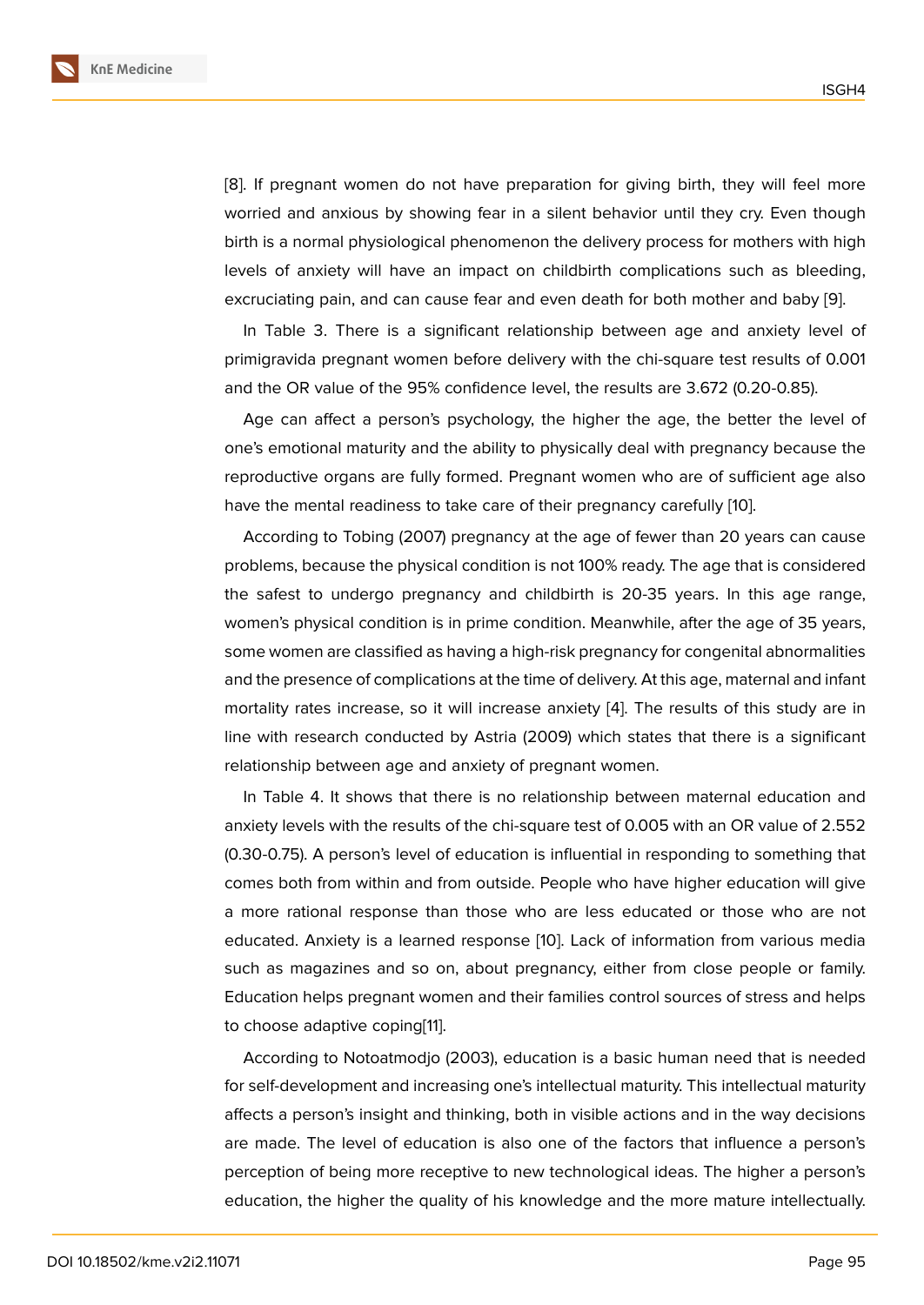They tend to pay more attention to the health of themselves and their families [6]. The same thing was also expressed by Purwatmoko (2001), where the higher a person's education level, the greater the opportunity to seek treatment from health services. Conversely, low education will cause a person to experience stress, where str[es](#page-9-3)s and anxiety occur due to the lack of information obtained by that person[4].

In Table 5. There is no relationship between work status and anxiety levels of primigravida pregnant women before delivery with chi-square test results of 0.780. Activities or light exercise that pregnant women do will help maintai[n p](#page-9-1)regnancy. Pregnant women who do light activities have been shown to reduce the risk of premature birth. The experience and information that a person has will add informal information. This can be obtained when someone interacts when someone is working or during social interactions [7].

In this study, there was no relationship between work status and maternal anxiety according to a field survey, this could be caused by other factors, such as age and parity so that the level of [w](#page-9-4)orking and non-working mothers would not significantly affect the anxiety of primigravida mothers before delivery.

In Table 6. There is a significant relationship between economic status and anxiety levels of primigravida pregnant women before delivery with the chi-square test results of 0.003 and the OR value of the 95% confidence level, the results are 1.552 (0.56-3.75). Good socio-economic conditions can guarantee the physical and psychological health of pregnant women which can prevent anxiety in dealing with pregnancy because they are better able to have access to health services, as well as sufficient income, will be better in a relatively open selection process to prevent anxiety in pregnant women [12].

For primigravida mothers, the pregnancy they experienced was the first time, so the third trimester was felt to be more and more anxious because it was getting closer to the delivery process. Mothers will tend to feel anxious about their pregnancy, [fee](#page-9-9)l anxious, and afraid to face childbirth, considering that ignorance is a contributing factor to the occurrence of anxiety. Meanwhile, mothers who have been pregnant before (multigravida), may have anxiety related to past experiences that they have experienced [4]

Pregnant women who do not work with low economic status have heavier demands than mothers who have a high economy. Economically disadvantaged pregnant women [ar](#page-9-1)e likely to be more stressed because they have greater demands on the needs of the mother and baby in the future, which will require money to give birth and raise their child. One form of mental unpreparedness that appears when mothers face childbirth is maternal anxiety. Therefore, a health worker or practitioner has an important role in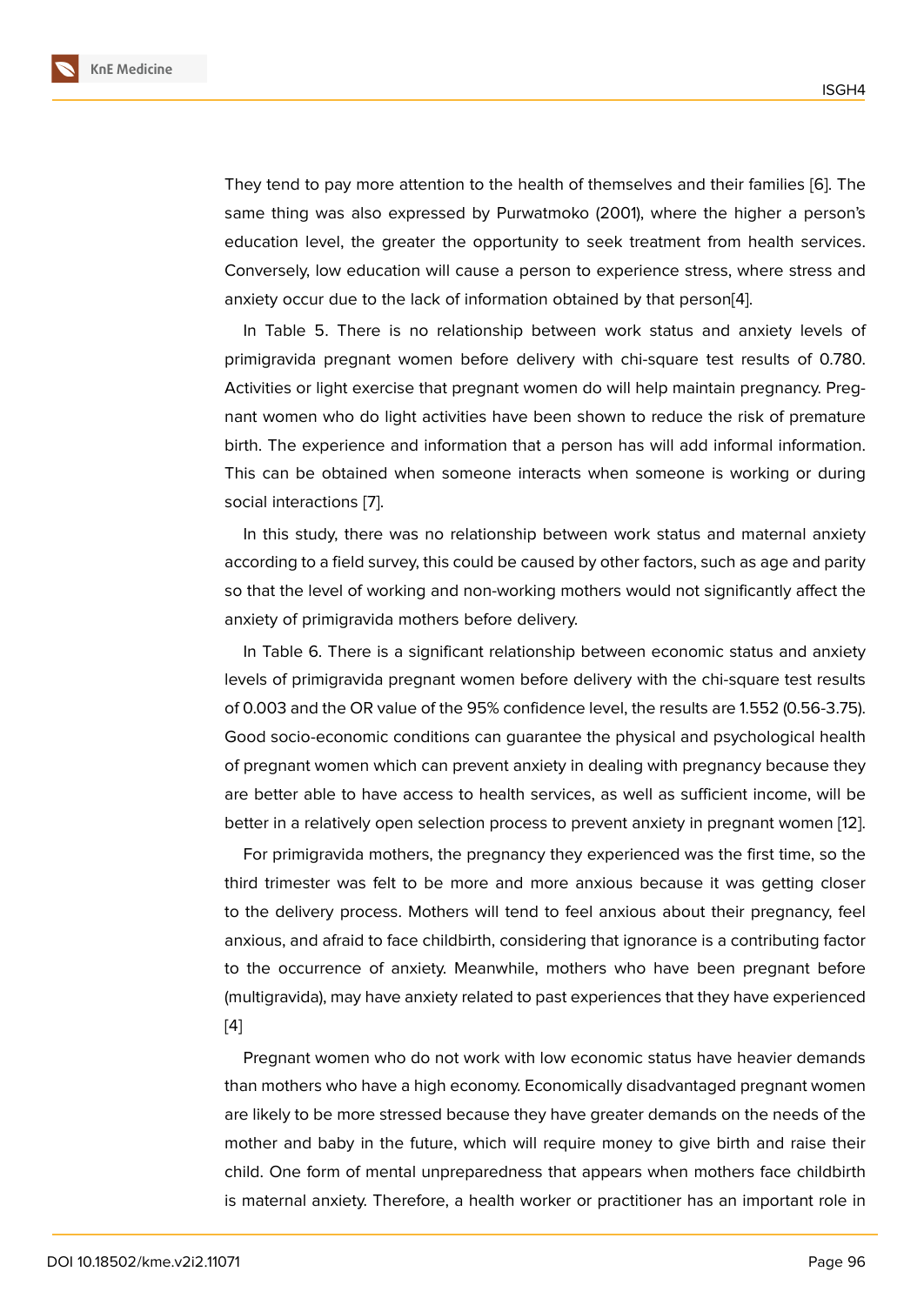providing optimal services to mothers by facilitating mothers to use health insurance, BPJS, or other government assistance programs to reduce maternal delivery costs.

In Table 7. There is no relationship between environmental status and anxiety levels of primigravida pregnant women before delivery with a chi-square test result of 0.451. Environmental factors include moral support from the closest people. Moral support from family or husband can cause a sense of pleasure and tension in the wife so that it can affect the mother's anxiety. Husbands or close people can provide physical and moral encouragement for mothers who give birth so that mothers will feel more at ease [2].

In multigravida mothers, it is also natural to experience anxiety, where anxiety is anxiety about the shadow of the pain she suffered during childbirth. Especially for [mo](#page-9-10)thers who have experienced high-risk pregnancies, their anxiety levels will also increase. Where this pregnancy has a high risk both during pregnancy and during the delivery process [9].

## **4. Conclusi[on](#page-9-6)**

Mild anxiety level is 60.0%, moderate anxiety is 40.0%. There is a significant relationship between age ( $p = 0.001$ ), education  $p = 0.005$ , and economic status ( $p = 0.003$ ) with the anxiety level of primigravida pregnant women in the third trimester before delivery in PMB NY. U, Cianjur District. Pregnant women are expected to routinely carry out prenatal check-ups at health facilities, to help mothers obtain information related to their pregnancy, so that mothers can control the anxiety that arises during their pregnancy. Pregnant women under the age of 20 years and above 35 years can maintain their physical and emotional during pregnancy because that age is a high-risk age that can cause abnormalities and disorders in the fetus so that it can cause anxiety in pregnant women themselves. It is also hoped that pregnant women will get sufficient material support from family members to provide emotional benefits. Self and family readiness as well as maternal health and economic ability are the things that must be considered to reduce anxiety.

### **References**

<span id="page-8-0"></span>[1] Usman FR, Kundre RM, Onibala F. Perbedaan Tingkat Kecemasan Ibu Hamil Menghadapi Persalinan Dengankepatuhan Antenatal Care (Anc) Di Puskesmas Bahukota Manado. Jurnal Keperawatan. 2016 Feb 1;4(1).